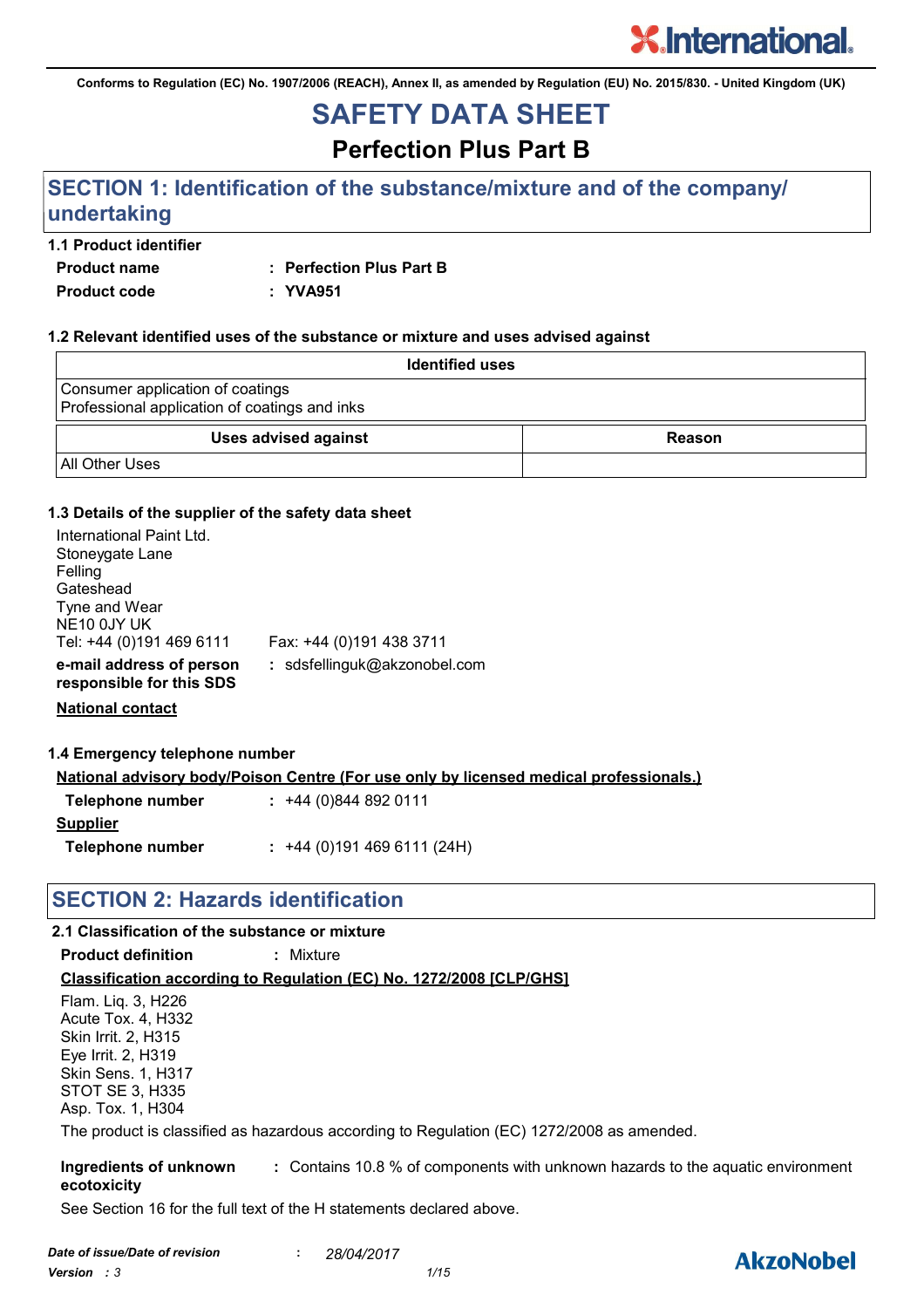**2.2 Label elements**

### **SECTION 2: Hazards identification**

See Section 11 for more detailed information on health effects and symptoms.

| <b>Hazard pictograms</b>                                                                                                                                 |                                                                                                                                                                                                                                                                                                                                                           |
|----------------------------------------------------------------------------------------------------------------------------------------------------------|-----------------------------------------------------------------------------------------------------------------------------------------------------------------------------------------------------------------------------------------------------------------------------------------------------------------------------------------------------------|
| <b>Signal word</b>                                                                                                                                       | : Danger                                                                                                                                                                                                                                                                                                                                                  |
| <b>Hazard statements</b>                                                                                                                                 | : Flammable liquid and vapour.<br>Harmful if inhaled.<br>Causes serious eye irritation.<br>Causes skin irritation.<br>May cause an allergic skin reaction.<br>May be fatal if swallowed and enters airways.<br>May cause respiratory irritation.                                                                                                          |
| <b>Precautionary statements</b>                                                                                                                          |                                                                                                                                                                                                                                                                                                                                                           |
| General                                                                                                                                                  | : Read label before use. Keep out of reach of children. If medical advice is needed,<br>have product container or label at hand.                                                                                                                                                                                                                          |
| <b>Prevention</b>                                                                                                                                        | : Wear protective gloves. Wear eye or face protection. Keep away from heat, hot<br>surfaces, sparks, open flames and other ignition sources. No smoking. Use only<br>outdoors or in a well-ventilated area.                                                                                                                                               |
| <b>Response</b>                                                                                                                                          | : IF INHALED: Remove person to fresh air and keep comfortable for breathing. IF<br>SWALLOWED: Immediately call a POISON CENTER or physician. Do NOT<br>induce vomiting. IF ON SKIN (or hair): Take off immediately all contaminated<br>clothing. Rinse skin with water or shower. IF ON SKIN: Take off contaminated<br>clothing and wash it before reuse. |
| <b>Storage</b>                                                                                                                                           | : Keep cool.                                                                                                                                                                                                                                                                                                                                              |
| <b>Disposal</b>                                                                                                                                          | Dispose of contents and container in accordance with all local, regional, national<br>and international regulations.                                                                                                                                                                                                                                      |
| <b>Hazardous ingredients</b>                                                                                                                             | : Hexamethylene diisocyanate, oligomers<br>xylene<br>hexamethylene-di-isocyanate                                                                                                                                                                                                                                                                          |
| <b>Supplemental label</b><br>elements                                                                                                                    | : Contains isocyanates. May produce an allergic reaction.                                                                                                                                                                                                                                                                                                 |
|                                                                                                                                                          | Wear appropriate respirator when ventilation is inadequate.                                                                                                                                                                                                                                                                                               |
| <b>Annex XVII - Restrictions</b><br>on the manufacture,<br>placing on the market and<br>use of certain dangerous<br>substances, mixtures and<br>articles | Not applicable.                                                                                                                                                                                                                                                                                                                                           |
| 2.3 Other hazards                                                                                                                                        |                                                                                                                                                                                                                                                                                                                                                           |

**Other hazards which do : not result in classification** : None known.

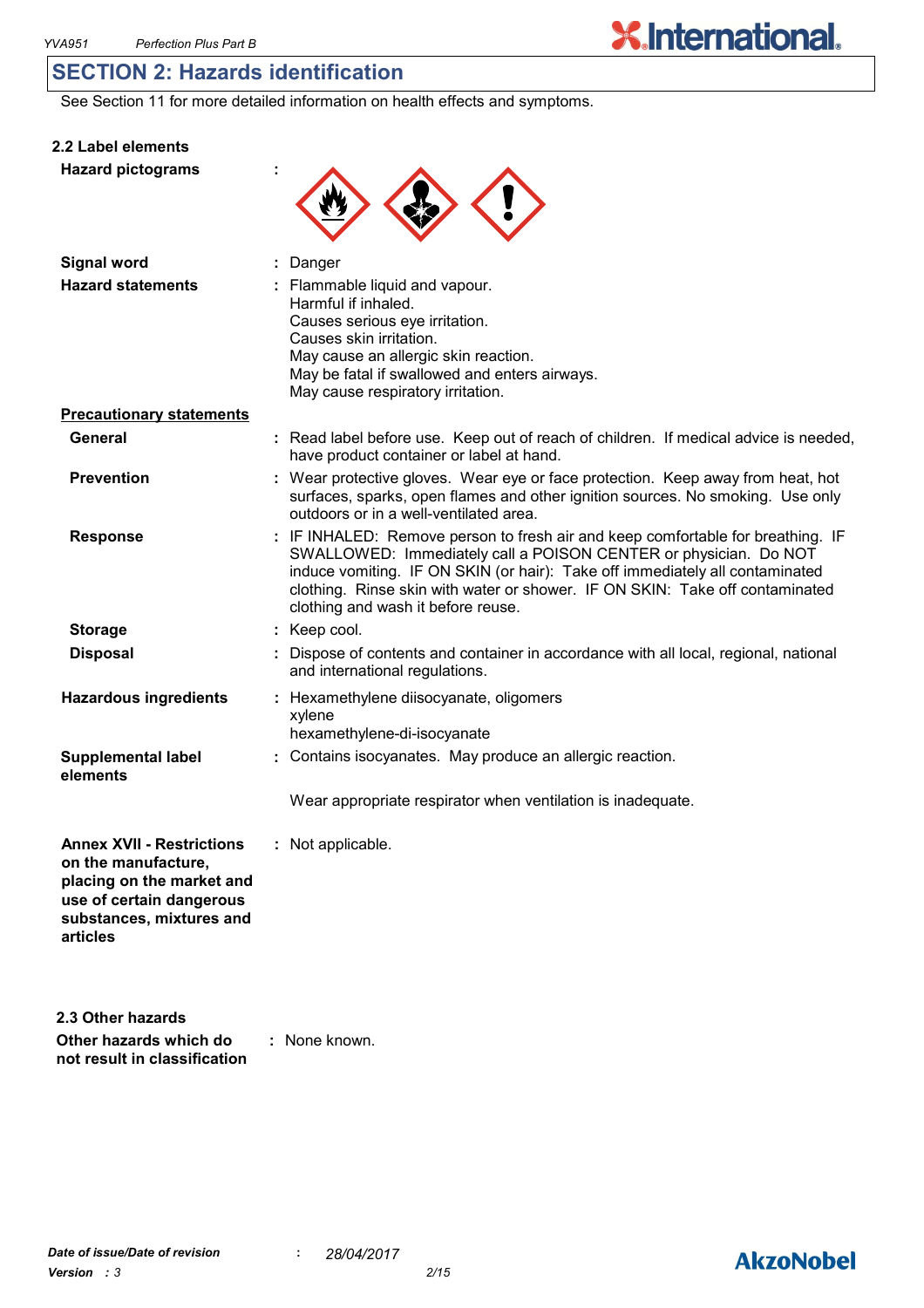**3.2 Mixtures :** Mixture



## **SECTION 3: Composition/information on ingredients**

| <b>Product/ingredient</b><br>name                           | <b>Identifiers</b>                                                                    | $%$ by<br>weight | <b>Classification</b><br><b>Regulation (EC) No.</b><br>1272/2008 [CLP]                                                                              | <b>Nota</b><br>(s)       | <b>Type</b> |
|-------------------------------------------------------------|---------------------------------------------------------------------------------------|------------------|-----------------------------------------------------------------------------------------------------------------------------------------------------|--------------------------|-------------|
| Hexamethylene<br>diisocyanate, oligomers   01-2119485796-17 | REACH #:<br>EC: 500-060-2<br>CAS: 28182-81-2                                          | $≥50 - ≤75$      | Acute Tox. 4, H332<br>Skin Sens. 1, H317<br>STOT SE 3, H335                                                                                         | $\overline{\phantom{a}}$ | [1] [2]     |
| 2-methoxy-<br>1-methylethyl acetate                         | REACH #:<br>01-2119475791-29<br>EC: 203-603-9<br>CAS: 108-65-6<br>Index: 607-195-00-7 | $≥10 - ≤25$      | Flam. Lig. 3, H226                                                                                                                                  |                          | $[2]$       |
| xylene                                                      | REACH#:<br>01-2119488216-32<br>EC: 215-535-7<br>CAS: 1330-20-7<br>Index: 601-022-00-9 | $≤10$            | Flam. Liq. 3, H226<br>Acute Tox. 4, H312<br>Acute Tox. 4, H332<br>Skin Irrit. 2, H315<br>Eye Irrit. 2, H319<br>STOT SE 3, H335<br>Asp. Tox. 1, H304 | C                        | [1] [2]     |
| triethyl orthoformate                                       | EC: 204-550-4<br>CAS: 122-51-0                                                        | $\leq$ 3         | Flam. Liq. 3, H226<br>Skin Irrit. 2, H315<br>Eye Irrit. 2, H319                                                                                     |                          | $[1]$       |
| hexamethylene-di-<br>isocyanate                             | REACH #:<br>01-2119457571-37<br>EC: 212-485-8<br>CAS: 822-06-0<br>Index: 615-011-00-1 | $≤0.2$           | Acute Tox. 2, H330<br>Skin Irrit. 2, H315<br>Eye Irrit. 2, H319<br>Resp. Sens. 1, H334<br>Skin Sens. 1, H317<br><b>STOT SE 3, H335</b>              | $\overline{2}$           | [1] [2]     |
|                                                             |                                                                                       |                  | See Section 16 for the<br>full text of the H<br>statements declared<br>above.                                                                       |                          |             |

There are no additional ingredients present which, within the current knowledge of the supplier and in the concentrations applicable, are classified as hazardous to health or the environment, are PBTs or vPvBs or have been assigned a workplace exposure limit and hence require reporting in this section.

#### Type

[1] Substance classified with a health or environmental hazard

[2] Substance with a workplace exposure limit

[3] Substance meets the criteria for PBT according to Regulation (EC) No. 1907/2006, Annex XIII

[4] Substance meets the criteria for vPvB according to Regulation (EC) No. 1907/2006, Annex XIII

[5] Substance of equivalent concern

Occupational exposure limits, if available, are listed in Section 8.

|                                      | <b>Nota</b> |
|--------------------------------------|-------------|
|                                      | (s)         |
| <b>SECTION 4: First aid measures</b> |             |

#### **4.1 Description of first aid measures**

| General     | : In all cases of doubt, or when symptoms persist, seek medical attention. Never give<br>anything by mouth to an unconscious person. If unconscious, place in recovery<br>position and seek medical advice. |
|-------------|-------------------------------------------------------------------------------------------------------------------------------------------------------------------------------------------------------------|
| Eye contact | : Remove contact lenses, irrigate copiously with clean, fresh water, holding the<br>eyelids apart for at least 10 minutes and seek immediate medical advice.                                                |

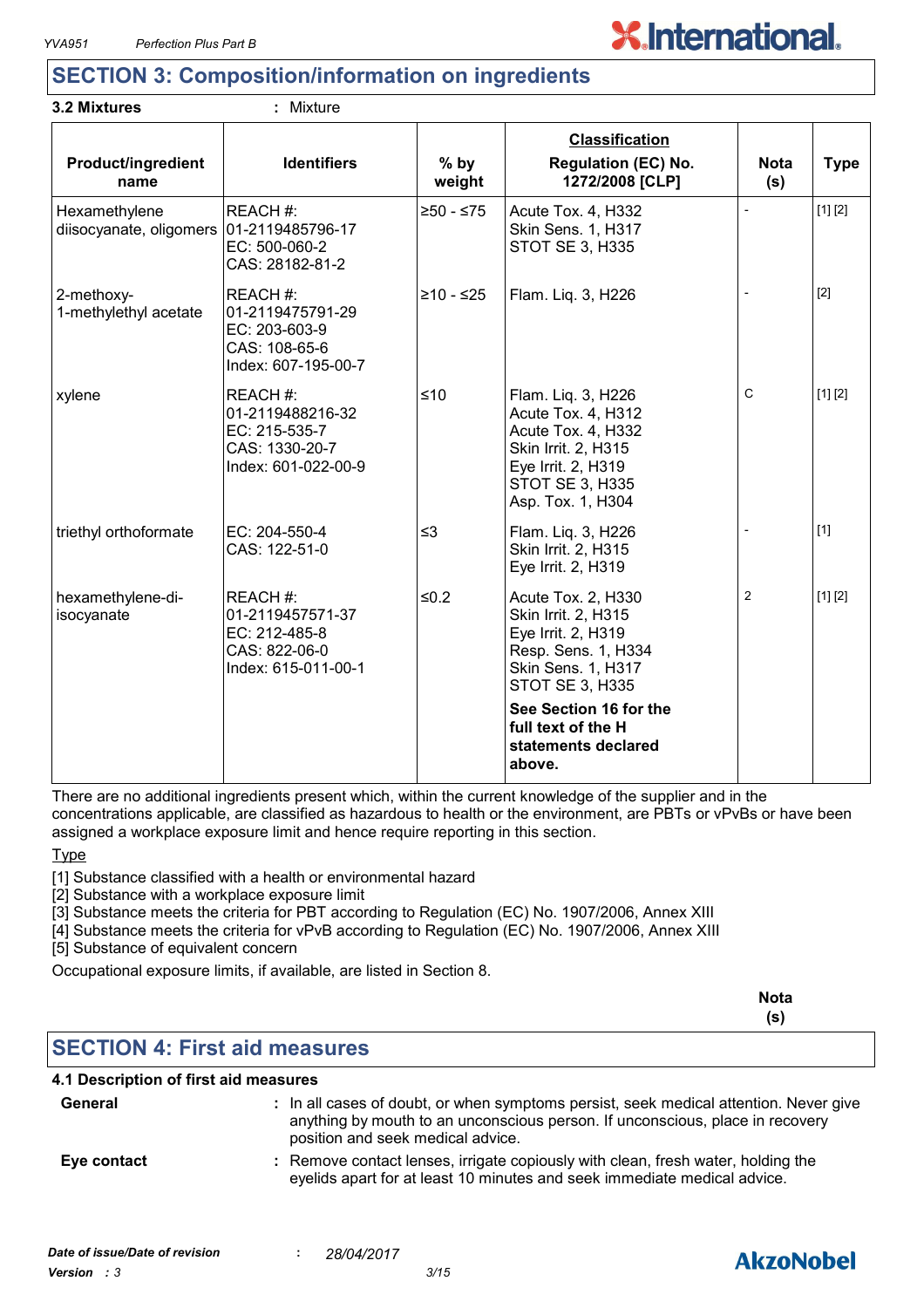### **SECTION 4: First aid measures**

| <b>Inhalation</b>                 | : Remove to fresh air. Keep person warm and at rest. If not breathing, if breathing is<br>irregular or if respiratory arrest occurs, provide artificial respiration or oxygen by<br>trained personnel.                                                                                                                                                                                                          |
|-----------------------------------|-----------------------------------------------------------------------------------------------------------------------------------------------------------------------------------------------------------------------------------------------------------------------------------------------------------------------------------------------------------------------------------------------------------------|
| <b>Skin contact</b>               | : Remove contaminated clothing and shoes. Wash skin thoroughly with soap and<br>water or use recognised skin cleanser. Do NOT use solvents or thinners.                                                                                                                                                                                                                                                         |
| Ingestion                         | : If swallowed, seek medical advice immediately and show the container or label.<br>Keep person warm and at rest. Do NOT induce vomiting.                                                                                                                                                                                                                                                                       |
| <b>Protection of first-aiders</b> | : No action shall be taken involving any personal risk or without suitable training. If it<br>is suspected that fumes are still present, the rescuer should wear an appropriate<br>mask or self-contained breathing apparatus. It may be dangerous to the person<br>providing aid to give mouth-to-mouth resuscitation. Wash contaminated clothing<br>thoroughly with water before removing it, or wear gloves. |

#### **4.2 Most important symptoms and effects, both acute and delayed**

| <b>Potential acute health effects</b> |                                                                                                                                                                                                                                                                                                                                                                                                                                                                                                                                                                                                    |
|---------------------------------------|----------------------------------------------------------------------------------------------------------------------------------------------------------------------------------------------------------------------------------------------------------------------------------------------------------------------------------------------------------------------------------------------------------------------------------------------------------------------------------------------------------------------------------------------------------------------------------------------------|
| Eye contact                           | : Causes serious eye irritation.                                                                                                                                                                                                                                                                                                                                                                                                                                                                                                                                                                   |
| <b>Inhalation</b>                     | : Harmful if inhaled. May cause respiratory irritation. Exposure to decomposition<br>products may cause a health hazard. Serious effects may be delayed following<br>exposure.                                                                                                                                                                                                                                                                                                                                                                                                                     |
| <b>Skin contact</b>                   | : Causes skin irritation. May cause an allergic skin reaction.                                                                                                                                                                                                                                                                                                                                                                                                                                                                                                                                     |
| Ingestion                             | May be fatal if swallowed and enters airways. Irritating to mouth, throat and<br>stomach.                                                                                                                                                                                                                                                                                                                                                                                                                                                                                                          |
| Over-exposure signs/symptoms          |                                                                                                                                                                                                                                                                                                                                                                                                                                                                                                                                                                                                    |
| Eye contact                           | : Adverse symptoms may include the following:<br>pain or irritation<br>watering<br>redness                                                                                                                                                                                                                                                                                                                                                                                                                                                                                                         |
| <b>Inhalation</b>                     | : Based on the properties of the isocyanate components and considering<br>toxicological data on similar mixtures, this mixture may cause acute irritation and/or<br>sensitisation of the respiratory system, leading to an asthmatic condition, wheezing<br>and tightness of the chest.<br>Sensitised persons may subsequently show asthmatic symptoms when exposed to<br>atmospheric concentrations well below the OEL.<br>Adverse symptoms may include the following:<br>Repeated exposure may lead to permanent respiratory disability.<br>respiratory tract irritation<br>coughing<br>headache |

**Skin contact Ingestion** dizziness/vertigo muscle weakness unconsciousness Adverse symptoms may include the following: **:** nausea or vomiting Adverse symptoms may include the following: **:** irritation redness

drowsiness/fatigue

#### **4.3 Indication of any immediate medical attention and special treatment needed**

| Notes to physician            | : In case of inhalation of decomposition products in a fire, symptoms may be delayed.<br>The exposed person may need to be kept under medical surveillance for 48 hours. |
|-------------------------------|--------------------------------------------------------------------------------------------------------------------------------------------------------------------------|
| And a little discussion and a | . Nie energifie toertoernat                                                                                                                                              |

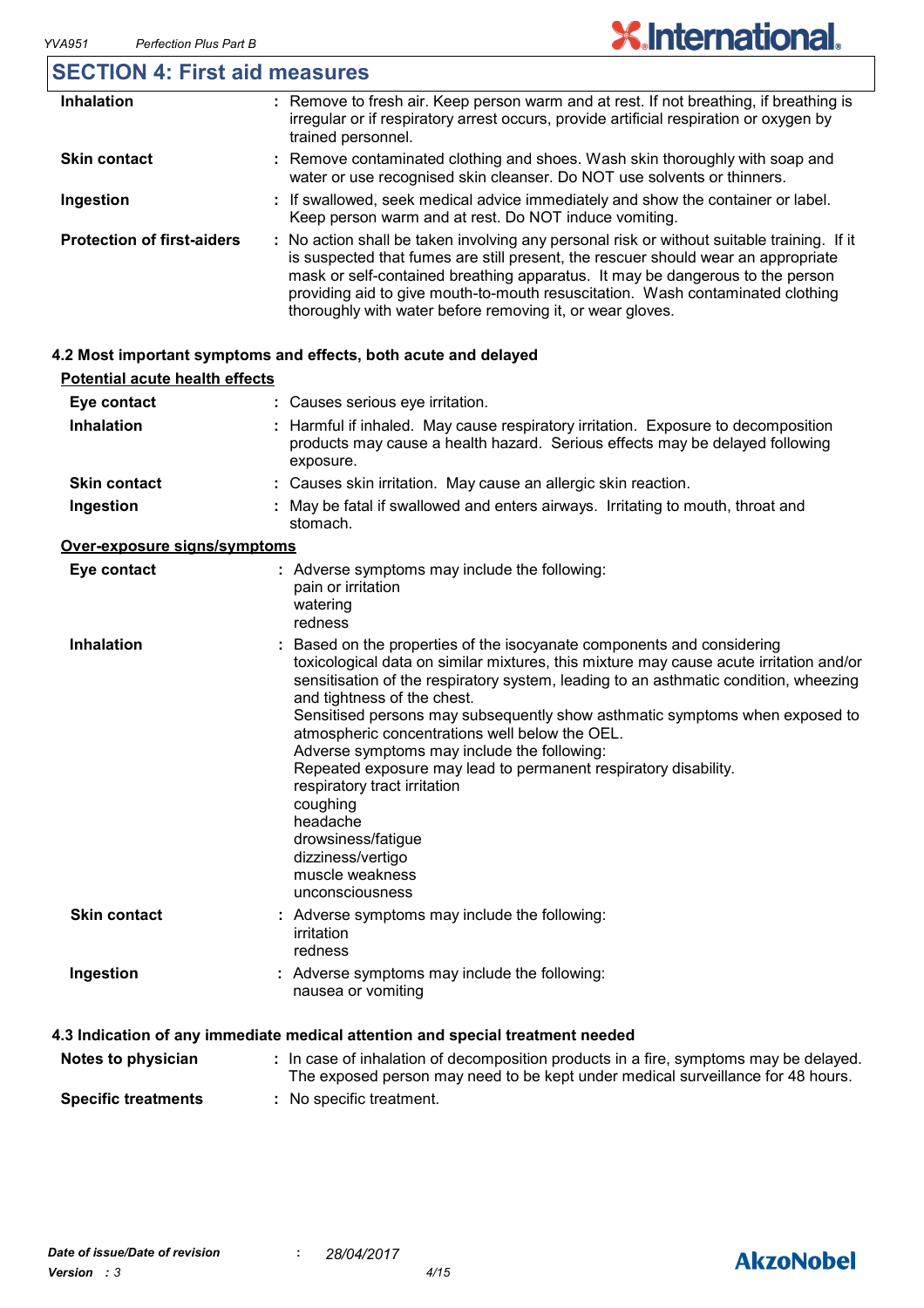# **SECTION 5: Firefighting measures**

| 5.1 Extinguishing media                                  |                                                                                                                                                                                                                                                                                                                                                                       |  |
|----------------------------------------------------------|-----------------------------------------------------------------------------------------------------------------------------------------------------------------------------------------------------------------------------------------------------------------------------------------------------------------------------------------------------------------------|--|
| <b>Suitable extinguishing</b><br>media                   | : Use dry chemical, $CO2$ , water spray (fog) or foam.                                                                                                                                                                                                                                                                                                                |  |
| Unsuitable extinguishing<br>media                        | : Do not use water jet.                                                                                                                                                                                                                                                                                                                                               |  |
|                                                          | 5.2 Special hazards arising from the substance or mixture                                                                                                                                                                                                                                                                                                             |  |
| Hazards from the<br>substance or mixture                 | : Flammable liquid and vapour. In a fire or if heated, a pressure increase will occur<br>and the container may burst, with the risk of a subsequent explosion. Runoff to<br>sewer may create fire or explosion hazard.                                                                                                                                                |  |
| <b>Hazardous thermal</b><br>decomposition products       | : Decomposition products may include the following materials:<br>carbon dioxide<br>carbon monoxide<br>nitrogen oxides                                                                                                                                                                                                                                                 |  |
| 5.3 Advice for firefighters                              |                                                                                                                                                                                                                                                                                                                                                                       |  |
| <b>Special protective actions</b><br>for fire-fighters   | : Promptly isolate the scene by removing all persons from the vicinity of the incident if<br>there is a fire. No action shall be taken involving any personal risk or without<br>suitable training. Move containers from fire area if this can be done without risk.<br>Use water spray to keep fire-exposed containers cool.                                         |  |
| <b>Special protective</b><br>equipment for fire-fighters | : Fire-fighters should wear appropriate protective equipment and self-contained<br>breathing apparatus (SCBA) with a full face-piece operated in positive pressure<br>mode. Clothing for fire-fighters (including helmets, protective boots and gloves)<br>conforming to European standard EN 469 will provide a basic level of protection for<br>chemical incidents. |  |

## **SECTION 6: Accidental release measures**

### **6.1 Personal precautions, protective equipment and emergency procedures**

| For non-emergency<br>personnel                           |                                               | : No action shall be taken involving any personal risk or without suitable training.<br>Evacuate surrounding areas. Keep unnecessary and unprotected personnel from<br>entering. Do not touch or walk through spilt material. Shut off all ignition sources.<br>No flares, smoking or flames in hazard area. Avoid breathing vapour or mist.<br>Provide adequate ventilation. Wear appropriate respirator when ventilation is<br>inadequate. Put on appropriate personal protective equipment.                                                                                                                                                                                                                                                                                                                                                                                    |
|----------------------------------------------------------|-----------------------------------------------|-----------------------------------------------------------------------------------------------------------------------------------------------------------------------------------------------------------------------------------------------------------------------------------------------------------------------------------------------------------------------------------------------------------------------------------------------------------------------------------------------------------------------------------------------------------------------------------------------------------------------------------------------------------------------------------------------------------------------------------------------------------------------------------------------------------------------------------------------------------------------------------|
| For emergency responders :                               | information in "For non-emergency personnel". | If specialised clothing is required to deal with the spillage, take note of any<br>information in Section 8 on suitable and unsuitable materials. See also the                                                                                                                                                                                                                                                                                                                                                                                                                                                                                                                                                                                                                                                                                                                    |
| <b>6.2 Environmental</b><br>precautions                  | pollution (sewers, waterways, soil or air).   | : Avoid dispersal of spilt material and runoff and contact with soil, waterways, drains<br>and sewers. Inform the relevant authorities if the product has caused environmental                                                                                                                                                                                                                                                                                                                                                                                                                                                                                                                                                                                                                                                                                                    |
| 6.3 Methods and material for containment and cleaning up |                                               |                                                                                                                                                                                                                                                                                                                                                                                                                                                                                                                                                                                                                                                                                                                                                                                                                                                                                   |
| <b>Small spill</b>                                       | contractor.                                   | : Stop leak if without risk. Move containers from spill area. Use spark-proof tools and<br>explosion-proof equipment. Dilute with water and mop up if water-soluble.<br>Alternatively, or if water-insoluble, absorb with an inert dry material and place in an<br>appropriate waste disposal container. Dispose of via a licensed waste disposal                                                                                                                                                                                                                                                                                                                                                                                                                                                                                                                                 |
| Large spill                                              |                                               | : Stop leak if without risk. Move containers from spill area. Use spark-proof tools and<br>explosion-proof equipment. Approach the release from upwind. Prevent entry into<br>sewers, water courses, basements or confined areas. Wash spillages into an<br>effluent treatment plant or proceed as follows. Contain and collect spillage with non-<br>combustible, absorbent material e.g. sand, earth, vermiculite or diatomaceous earth<br>and place in container for disposal according to local regulations. Place in a suitable<br>container. The contaminated area should be cleaned immediately with a suitable<br>decontaminant. One possible (flammable) decontaminant comprises (by volume):<br>water (45 parts), ethanol or isopropyl alcohol (50 parts) and concentrated (d: 0,880)<br>ammonia solution (5 parts). A non-flammable alternative is sodium carbonate (5 |
| Date of issue/Date of revision                           | 28/04/2017                                    | <b>AkzoNobel</b>                                                                                                                                                                                                                                                                                                                                                                                                                                                                                                                                                                                                                                                                                                                                                                                                                                                                  |
|                                                          |                                               |                                                                                                                                                                                                                                                                                                                                                                                                                                                                                                                                                                                                                                                                                                                                                                                                                                                                                   |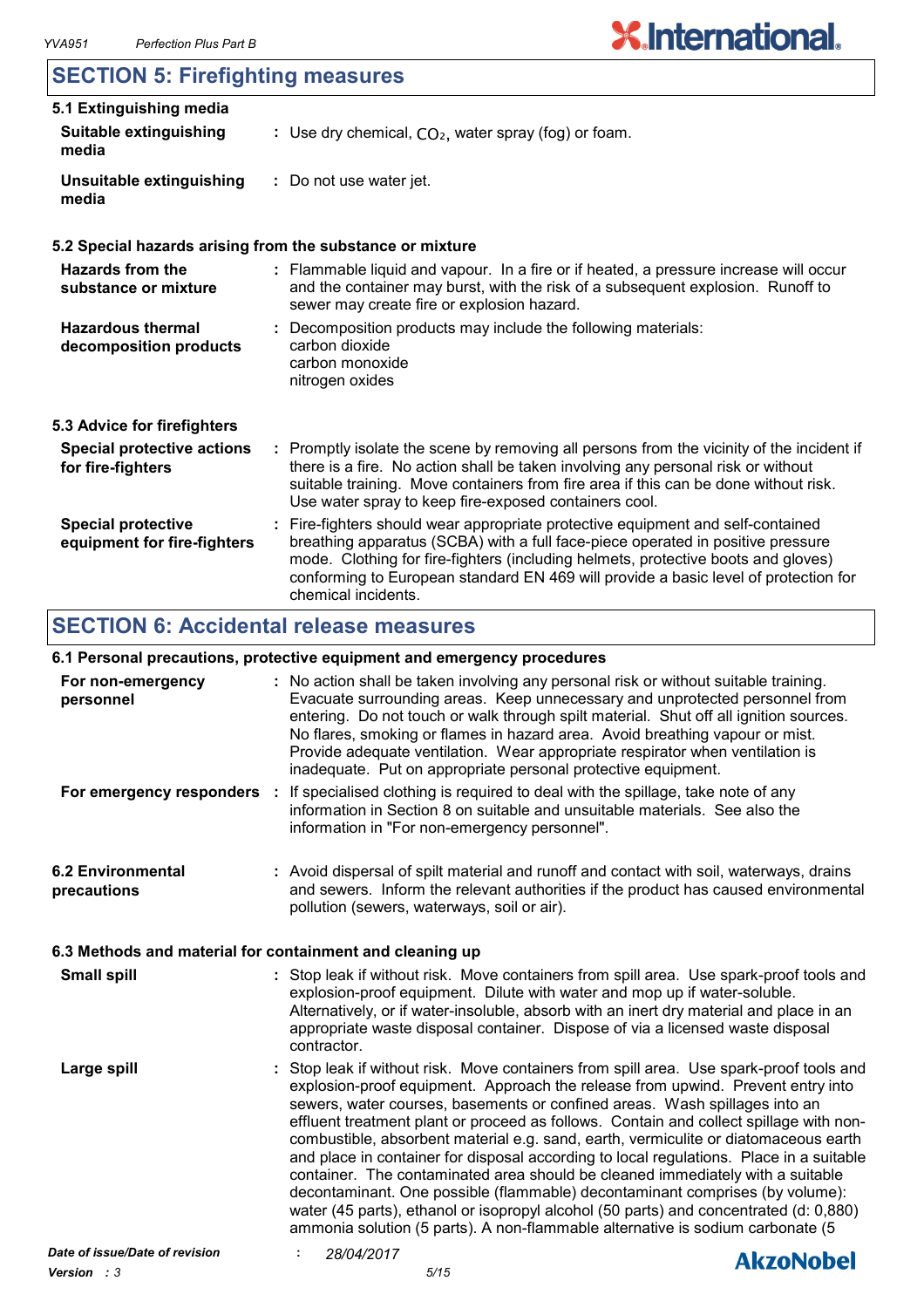#### **SECTION 6: Accidental release measures**

|                                    | parts) and water (95 parts). Add the same decontaminant to the remnants and let<br>stand for several days until no further reaction in an unsealed container. Once this<br>stage is reached, close container and dispose of according to local regulations (see<br>section 13). Contaminated absorbent material may pose the same hazard as the |
|------------------------------------|-------------------------------------------------------------------------------------------------------------------------------------------------------------------------------------------------------------------------------------------------------------------------------------------------------------------------------------------------|
| 6.4 Reference to other<br>sections | spilt product.<br>: See Section 1 for emergency contact information.<br>See Section 8 for information on appropriate personal protective equipment.                                                                                                                                                                                             |
|                                    | See Section 13 for additional waste treatment information.                                                                                                                                                                                                                                                                                      |

**X.International.** 

### **SECTION 7: Handling and storage**

The information in this section contains generic advice and guidance. The list of Identified Uses in Section 1 should be consulted for any available use-specific information provided in the Exposure Scenario(s).

#### **7.1 Precautions for safe handling**

| <b>Protective measures</b>                | : Put on appropriate personal protective equipment (see Section 8). Persons with a<br>history of skin sensitisation problems or asthma, allergies or chronic or recurrent<br>respiratory disease should not be employed in any process in which this product is<br>used. Persons with a history of skin sensitization problems should not be employed<br>in any process in which this product is used. Do not get in eyes or on skin or<br>clothing. Do not swallow. Avoid breathing vapour or mist. Use only with adequate<br>ventilation. Wear appropriate respirator when ventilation is inadequate. Do not<br>enter storage areas and confined spaces unless adequately ventilated. Keep in the<br>original container or an approved alternative made from a compatible material, kept<br>tightly closed when not in use. Store and use away from heat, sparks, open flame<br>or any other ignition source. Use explosion-proof electrical (ventilating, lighting and<br>material handling) equipment. Use only non-sparking tools. Take precautionary<br>measures against electrostatic discharges. Empty containers retain product residue<br>and can be hazardous. Do not reuse container. Dry sanding, flame cutting and/or<br>welding of the dry paint film will give rise to dust and/or hazardous fumes. Wet<br>sanding/flatting should be used wherever possible. If exposure cannot be avoided<br>by the provision of local exhaust ventilation, suitable respiratory protective<br>equipment should be used. |
|-------------------------------------------|----------------------------------------------------------------------------------------------------------------------------------------------------------------------------------------------------------------------------------------------------------------------------------------------------------------------------------------------------------------------------------------------------------------------------------------------------------------------------------------------------------------------------------------------------------------------------------------------------------------------------------------------------------------------------------------------------------------------------------------------------------------------------------------------------------------------------------------------------------------------------------------------------------------------------------------------------------------------------------------------------------------------------------------------------------------------------------------------------------------------------------------------------------------------------------------------------------------------------------------------------------------------------------------------------------------------------------------------------------------------------------------------------------------------------------------------------------------------------------------------------------------------------|
| Advice on general<br>occupational hygiene | : Eating, drinking and smoking should be prohibited in areas where this material is<br>handled, stored and processed. Workers should wash hands and face before<br>eating, drinking and smoking. Remove contaminated clothing and protective<br>equipment before entering eating areas. When operators, whether spraying or not,<br>have to work inside the spray booth, ventilation is unlikely to be sufficient to control<br>particulates and solvent vapour in all cases. In such circumstances they should<br>wear a compressed air-fed respirator during the spraying process and until such<br>time as the particulates and solvent vapour concentration has fallen below the<br>exposure limits. See also Section 8 for additional information on hygiene measures.                                                                                                                                                                                                                                                                                                                                                                                                                                                                                                                                                                                                                                                                                                                                                |

#### **7.2 Conditions for safe storage, including any incompatibilities**

Store in accordance with local regulations. Store in a segregated and approved area. Store in original container protected from direct sunlight in a dry, cool and well-ventilated area, away from incompatible materials (see Section 10) and food and drink. Store locked up. Eliminate all ignition sources. Vapours are heavier than air and may spread along floors. Separate from oxidizing materials. Keep container tightly closed and sealed until ready for use. Containers that have been opened must be carefully resealed and kept upright to prevent leakage. Do not store in unlabelled containers. Use appropriate containment to avoid environmental contamination.

| 7.3 Specific end use(s)    |                  |
|----------------------------|------------------|
| <b>Recommendations</b>     | : Not available. |
| Industrial sector specific | : Not available. |
| solutions                  |                  |

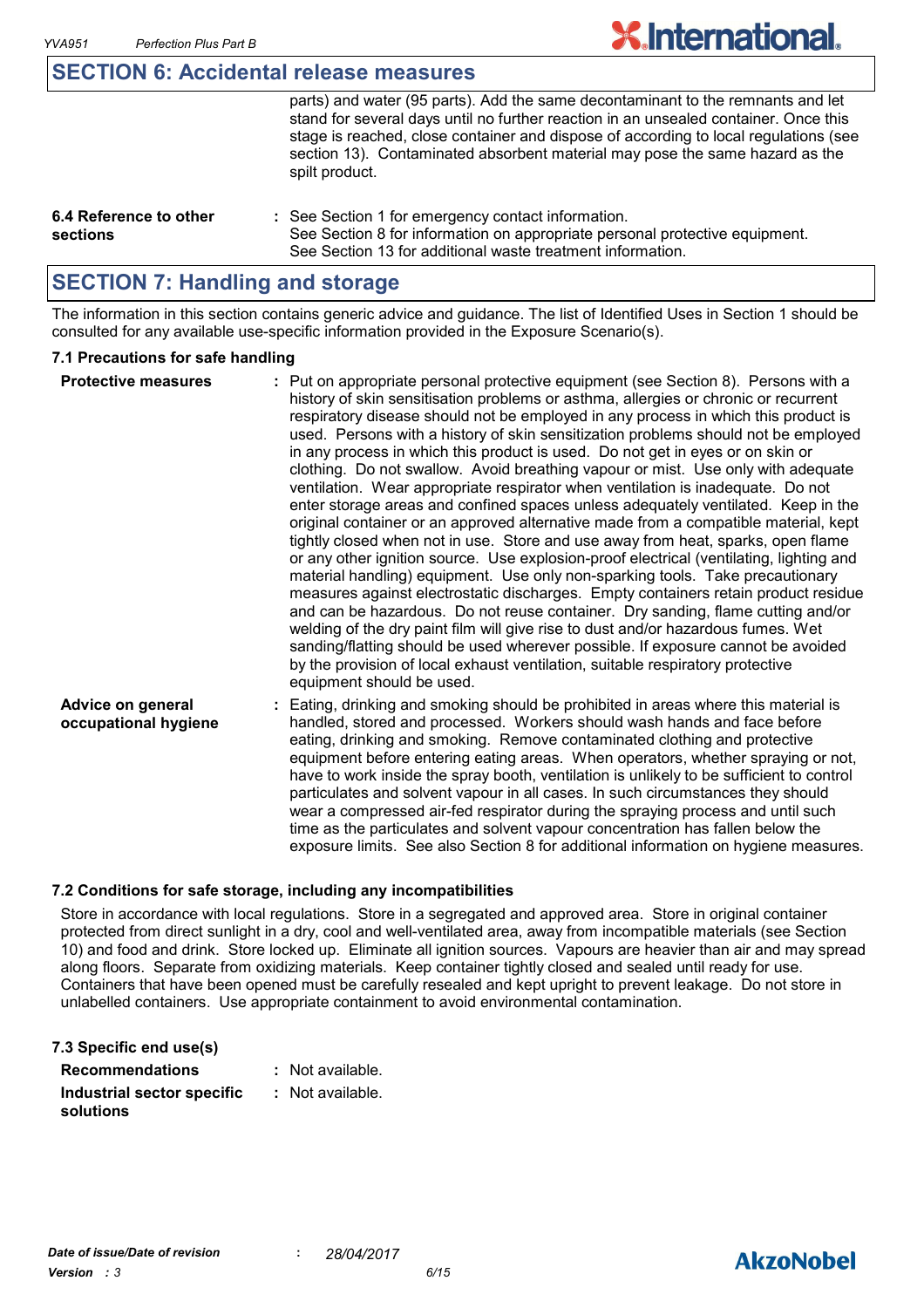# **SECTION 8: Exposure controls/personal protection**

The information in this section contains generic advice and guidance. Information is provided based on typical anticipated uses of the product. Additional measures might be required for bulk handling or other uses that could significantly increase worker exposure or environmental releases.

**X.International.** 

#### **8.1 Control parameters**

#### **Occupational exposure limits**

| Product/ingredient name                                  | <b>Exposure limit values</b>                                                                                                                                                                                                                                                                                                                                                                                                                                                                                                                                                                                                                                                                                                                                                                                                                                                                                                                                                                                          |
|----------------------------------------------------------|-----------------------------------------------------------------------------------------------------------------------------------------------------------------------------------------------------------------------------------------------------------------------------------------------------------------------------------------------------------------------------------------------------------------------------------------------------------------------------------------------------------------------------------------------------------------------------------------------------------------------------------------------------------------------------------------------------------------------------------------------------------------------------------------------------------------------------------------------------------------------------------------------------------------------------------------------------------------------------------------------------------------------|
| Hexamethylene diisocyanate, oligomers                    | EH40/2005 WELs (United Kingdom (UK), 12/2011). Inhalation<br>sensitiser.<br>STEL: 0.07 mg/m <sup>3</sup> , (as NCO) 15 minutes.<br>TWA: 0.02 mg/m <sup>3</sup> , (as NCO) 8 hours.                                                                                                                                                                                                                                                                                                                                                                                                                                                                                                                                                                                                                                                                                                                                                                                                                                    |
| 2-methoxy-1-methylethyl acetate                          | EH40/2005 WELs (United Kingdom (UK), 12/2011). Absorbed<br>through skin.<br>STEL: 548 mg/m <sup>3</sup> 15 minutes.<br>STEL: 100 ppm 15 minutes.<br>TWA: 274 mg/m <sup>3</sup> 8 hours.<br>TWA: 50 ppm 8 hours.                                                                                                                                                                                                                                                                                                                                                                                                                                                                                                                                                                                                                                                                                                                                                                                                       |
| xylene                                                   | EH40/2005 WELs (United Kingdom (UK), 12/2011). Absorbed<br>through skin.<br>STEL: 441 mg/m <sup>3</sup> 15 minutes.<br>STEL: 100 ppm 15 minutes.<br>TWA: 220 mg/m <sup>3</sup> 8 hours.<br>TWA: 50 ppm 8 hours.                                                                                                                                                                                                                                                                                                                                                                                                                                                                                                                                                                                                                                                                                                                                                                                                       |
| hexamethylene-di-isocyanate                              | EH40/2005 WELs (United Kingdom (UK), 12/2011). Inhalation<br>sensitiser.<br>STEL: 0.07 mg/m <sup>3</sup> , (as NCO) 15 minutes.<br>TWA: 0.02 mg/m <sup>3</sup> , (as NCO) 8 hours.                                                                                                                                                                                                                                                                                                                                                                                                                                                                                                                                                                                                                                                                                                                                                                                                                                    |
| <b>Recommended monitoring</b><br>procedures<br>required. | : If this product contains ingredients with exposure limits, personal, workplace<br>atmosphere or biological monitoring may be required to determine the effectiveness<br>of the ventilation or other control measures and/or the necessity to use respiratory<br>protective equipment. Reference should be made to monitoring standards, such as<br>the following: European Standard EN 689 (Workplace atmospheres - Guidance for<br>the assessment of exposure by inhalation to chemical agents for comparison with<br>limit values and measurement strategy) European Standard EN 14042 (Workplace<br>atmospheres - Guide for the application and use of procedures for the assessment<br>of exposure to chemical and biological agents) European Standard EN 482<br>(Workplace atmospheres - General requirements for the performance of procedures<br>for the measurement of chemical agents) Reference to national guidance<br>documents for methods for the determination of hazardous substances will also be |
| <b>DNELs/DMELs</b><br>No DNELs/DMELs available.          |                                                                                                                                                                                                                                                                                                                                                                                                                                                                                                                                                                                                                                                                                                                                                                                                                                                                                                                                                                                                                       |
| <b>PNECs</b><br>No PNECs available                       |                                                                                                                                                                                                                                                                                                                                                                                                                                                                                                                                                                                                                                                                                                                                                                                                                                                                                                                                                                                                                       |
| 8.2 Exposure controls                                    |                                                                                                                                                                                                                                                                                                                                                                                                                                                                                                                                                                                                                                                                                                                                                                                                                                                                                                                                                                                                                       |
| <b>Appropriate engineering</b><br>controls               | : Use only with adequate ventilation. Use process enclosures, local exhaust<br>ventilation or other engineering controls to keep worker exposure to airborne<br>contaminants below any recommended or statutory limits. The engineering<br>controls also need to keep gas, vapour or dust concentrations below any lower<br>explosive limits. Use explosion-proof ventilation equipment.                                                                                                                                                                                                                                                                                                                                                                                                                                                                                                                                                                                                                              |
| <b>Individual protection measures</b>                    |                                                                                                                                                                                                                                                                                                                                                                                                                                                                                                                                                                                                                                                                                                                                                                                                                                                                                                                                                                                                                       |

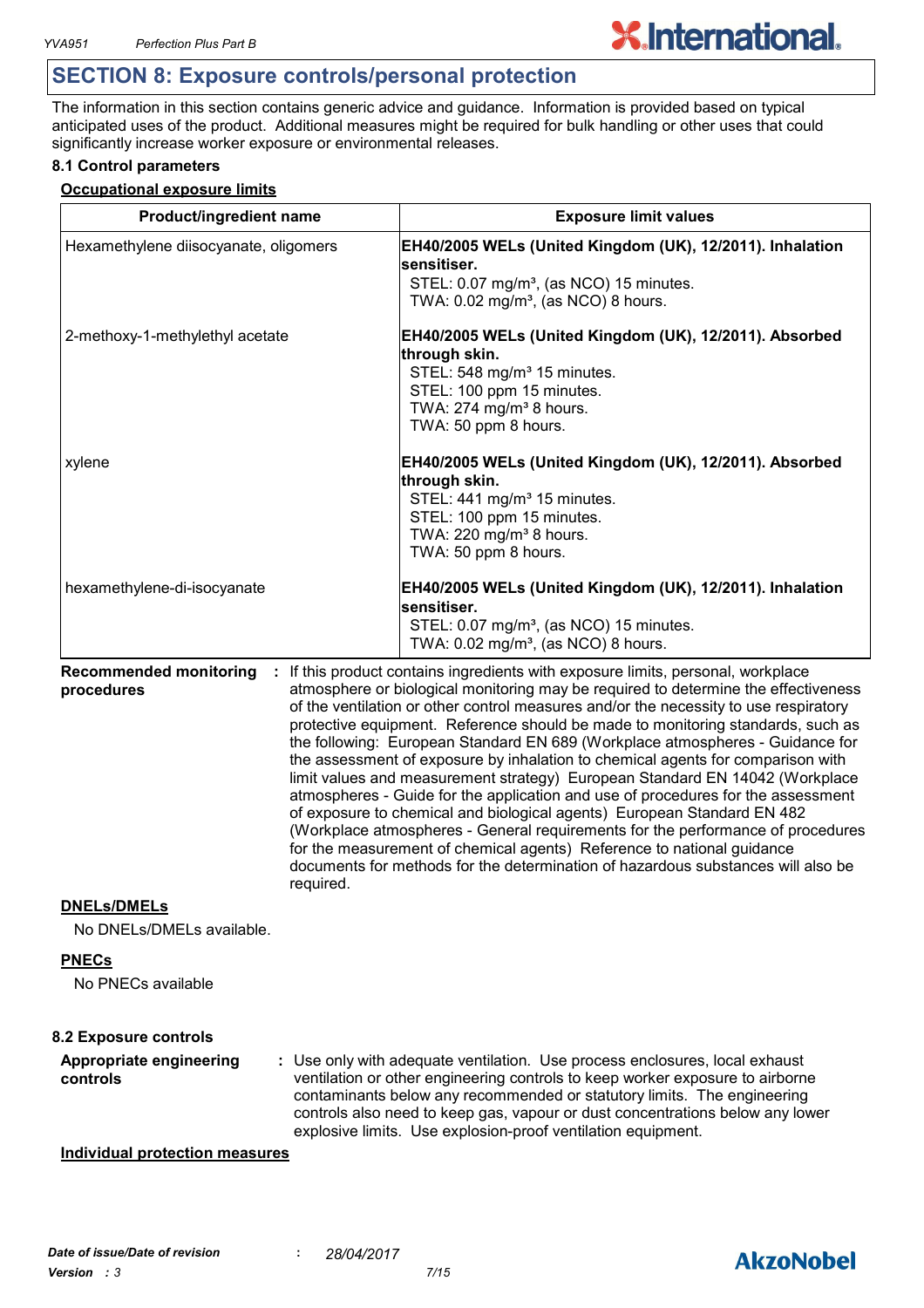| <b>SECTION 8: Exposure controls/personal protection</b> |
|---------------------------------------------------------|
|---------------------------------------------------------|

| <b>Hygiene measures</b>                   | : Wash hands, forearms and face thoroughly after handling chemical products,<br>before eating, smoking and using the lavatory and at the end of the working period.<br>Appropriate techniques should be used to remove potentially contaminated clothing.<br>Contaminated work clothing should not be allowed out of the workplace. Wash<br>contaminated clothing before reusing. Ensure that eyewash stations and safety<br>showers are close to the workstation location.                                                                                                                                                                                                                                                                                                                                                                                                                                                                                                                                                                                                                                                                                                                                                                                                                                                                                              |
|-------------------------------------------|--------------------------------------------------------------------------------------------------------------------------------------------------------------------------------------------------------------------------------------------------------------------------------------------------------------------------------------------------------------------------------------------------------------------------------------------------------------------------------------------------------------------------------------------------------------------------------------------------------------------------------------------------------------------------------------------------------------------------------------------------------------------------------------------------------------------------------------------------------------------------------------------------------------------------------------------------------------------------------------------------------------------------------------------------------------------------------------------------------------------------------------------------------------------------------------------------------------------------------------------------------------------------------------------------------------------------------------------------------------------------|
| <b>Eye/face protection</b>                | Safety eyewear complying with an approved standard should be used when a risk<br>assessment indicates this is necessary to avoid exposure to liquid splashes, mists,<br>gases or dusts. If contact is possible, the following protection should be worn,<br>unless the assessment indicates a higher degree of protection: chemical splash<br>goggles.                                                                                                                                                                                                                                                                                                                                                                                                                                                                                                                                                                                                                                                                                                                                                                                                                                                                                                                                                                                                                   |
| <b>Skin protection</b>                    |                                                                                                                                                                                                                                                                                                                                                                                                                                                                                                                                                                                                                                                                                                                                                                                                                                                                                                                                                                                                                                                                                                                                                                                                                                                                                                                                                                          |
| <b>Hand protection</b>                    | : Use chemical resistant gloves classified under Standard EN 374: Protective gloves<br>against chemicals and micro-organisms. Recommended: Viton® or Nitrile<br>gloves. When prolonged or frequently repeated contact may occur, a glove with a<br>protection class of 6 (breakthrough time greater than 480 minutes according to EN<br>374) is recommended. When only brief contact is expected, a glove with a<br>protection class of 2 or higher (breakthrough time greater than 30 minutes<br>according to EN 374) is recommended. The user must check that the final choice<br>of type of glove selected for handling this product is the most appropriate and takes<br>into account the particular conditions of use, as included in the user's risk<br>assessment. NOTICE: The selection of a specific glove for a particular application<br>and duration of use in a workplace should also take into account all relevant<br>workplace factors such as, but not limited to: Other chemicals which may be<br>handled, physical requirements (cut/puncture protection, dexterity, thermal<br>protection), potential body reactions to glove materials, as well as the instructions/<br>specifications provided by the glove supplier. Barrier creams may help to protect<br>the exposed areas of the skin but should not be applied once exposure has<br>occurred. |
| <b>Body protection</b>                    | Personal protective equipment for the body should be selected based on the task<br>being performed and the risks involved and should be approved by a specialist<br>before handling this product. When there is a risk of ignition from static electricity,<br>wear anti-static protective clothing. For the greatest protection from static<br>discharges, clothing should include anti-static overalls, boots and gloves. Refer to<br>European Standard EN 1149 for further information on material and design<br>requirements and test methods.                                                                                                                                                                                                                                                                                                                                                                                                                                                                                                                                                                                                                                                                                                                                                                                                                       |
| Other skin protection                     | : Appropriate footwear and any additional skin protection measures should be<br>selected based on the task being performed and the risks involved and should be<br>approved by a specialist before handling this product.                                                                                                                                                                                                                                                                                                                                                                                                                                                                                                                                                                                                                                                                                                                                                                                                                                                                                                                                                                                                                                                                                                                                                |
| <b>Respiratory protection</b>             | : Use a properly fitted, air-purifying or air-fed respirator complying with an approved<br>standard if a risk assessment indicates this is necessary. Respirator selection<br>must be based on known or anticipated exposure levels, the hazards of the product<br>and the safe working limits of the selected respirator.                                                                                                                                                                                                                                                                                                                                                                                                                                                                                                                                                                                                                                                                                                                                                                                                                                                                                                                                                                                                                                               |
| <b>Environmental exposure</b><br>controls | Emissions from ventilation or work process equipment should be checked to<br>ensure they comply with the requirements of environmental protection legislation.<br>In some cases, fume scrubbers, filters or engineering modifications to the process<br>equipment will be necessary to reduce emissions to acceptable levels.                                                                                                                                                                                                                                                                                                                                                                                                                                                                                                                                                                                                                                                                                                                                                                                                                                                                                                                                                                                                                                            |

# **SECTION 9: Physical and chemical properties**

#### **9.1 Information on basic physical and chemical properties**

| Appearance                                 |                                                              |
|--------------------------------------------|--------------------------------------------------------------|
| <b>Physical state</b>                      | : Liguid.                                                    |
| Colour                                     | : Colourless.                                                |
| Odour                                      | : Solvent.                                                   |
| <b>Odour threshold</b>                     | : Not available.                                             |
| рH                                         | : Not applicable.                                            |
| <b>Melting point/freezing point</b>        | : Not available.                                             |
| Initial boiling point and<br>boiling range | : Lowest known value: $136.16^{\circ}$ C (277.1°F) (xylene). |
| Date of issue/Date of revision             | 28/04/2017<br>÷                                              |

# **AkzoNobel**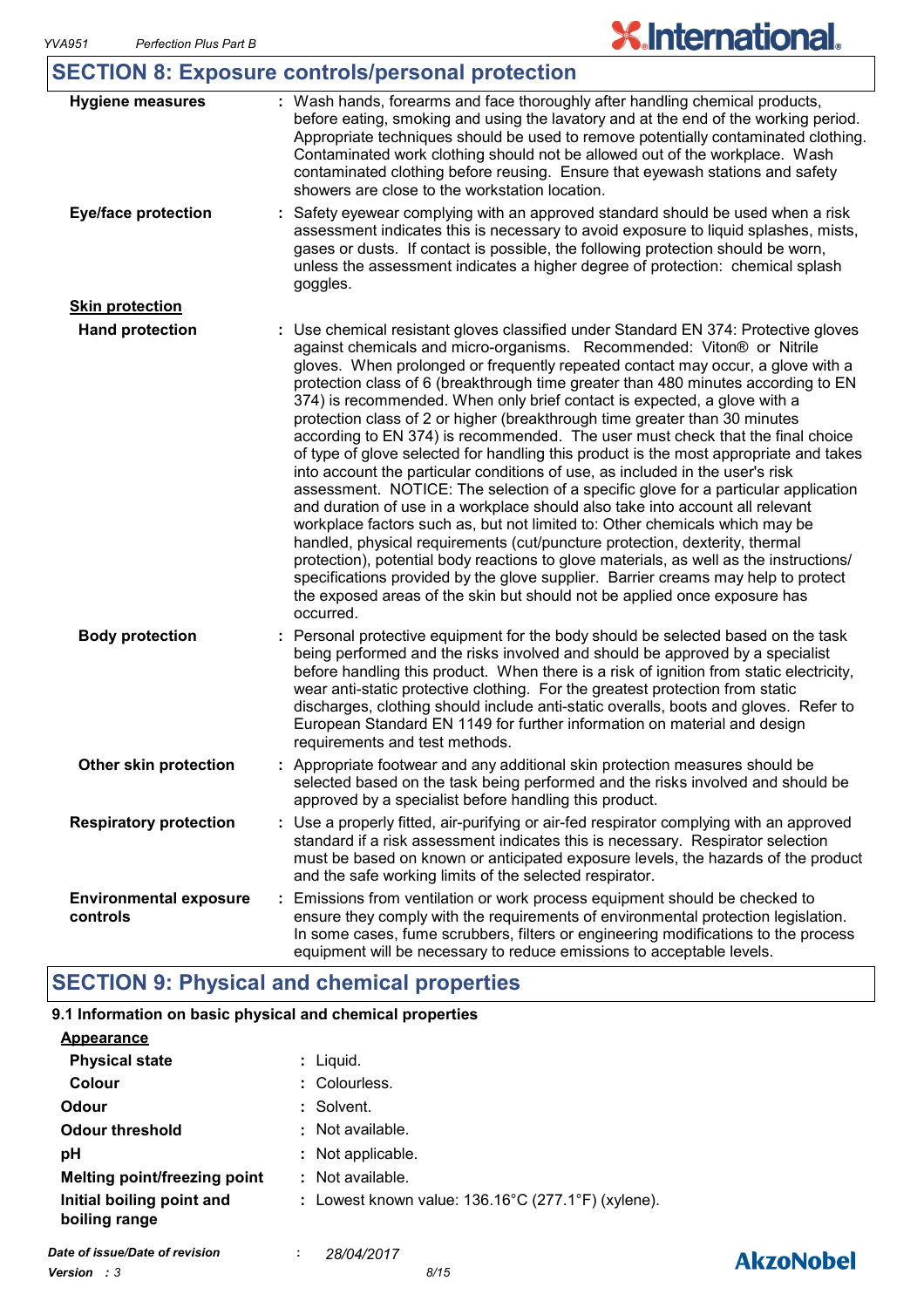# **SECTION 9: Physical and chemical properties**

| <b>Flash point</b>                                                 | : Closed cup: $32^{\circ}$ C                             |
|--------------------------------------------------------------------|----------------------------------------------------------|
| <b>Evaporation rate</b>                                            | : Not available.                                         |
| Flammability (solid, gas)                                          | : Not available.                                         |
| Upper/lower flammability or<br>explosive limits                    | : Greatest known range: Lower: 0.8% Upper: 6.7% (xylene) |
| Vapour pressure                                                    | $:$ Not available.                                       |
| Vapour density                                                     | : Not available.                                         |
| <b>Relative density</b>                                            | : 1.04                                                   |
| Solubility(ies)                                                    | : Insoluble in the following materials: cold water.      |
| <b>Partition coefficient: n-octanol/ : Not available.</b><br>water |                                                          |
| <b>Auto-ignition temperature</b>                                   | : Not available.                                         |
| Decomposition temperature                                          | : Not available.                                         |
| Viscosity                                                          | : Kinematic (room temperature): 11 mm <sup>2</sup> /s    |
| <b>Explosive properties</b>                                        | : Not available.                                         |
| <b>Oxidising properties</b>                                        | : Not available.                                         |

#### **9.2 Other information**

No additional information.

### **SECTION 10: Stability and reactivity**

| 10.1 Reactivity                            | : No specific test data related to reactivity available for this product or its ingredients.                                                                                 |
|--------------------------------------------|------------------------------------------------------------------------------------------------------------------------------------------------------------------------------|
| <b>10.2 Chemical stability</b>             | : The product is stable.                                                                                                                                                     |
| 10.3 Possibility of<br>hazardous reactions | : Under normal conditions of storage and use, hazardous reactions will not occur.                                                                                            |
| 10.4 Conditions to avoid                   | : Avoid all possible sources of ignition (spark or flame). Do not pressurise, cut, weld,<br>braze, solder, drill, grind or expose containers to heat or sources of ignition. |
| 10.5 Incompatible materials                | : Reactive or incompatible with the following materials:<br>oxidizing materials                                                                                              |
| 10.6 Hazardous<br>decomposition products   | : Under normal conditions of storage and use, hazardous decomposition products<br>should not be produced.                                                                    |

### **SECTION 11: Toxicological information**

#### **11.1 Information on toxicological effects**

#### **Acute toxicity**

| Product/ingredient name                  | <b>Result</b>                      | <b>Species</b> | <b>Dose</b>             | <b>Exposure</b> |
|------------------------------------------|------------------------------------|----------------|-------------------------|-----------------|
| Hexamethylene<br>diisocyanate, oligomers | <b>LC50 Inhalation Vapour</b>      | Rat            | 18500 mg/m <sup>3</sup> | 1 hours         |
| 2-methoxy-1-methylethyl<br>acetate       | LD50 Dermal                        | Rabbit         | 5000 mg/kg              | -               |
|                                          | LD50 Oral                          | Rat            | 8532 mg/kg              |                 |
| xylene                                   | LD50 Oral                          | Rat            | 4300 mg/kg              |                 |
| triethyl orthoformate                    | LD50 Oral                          | Rat            | 7060 mg/kg              |                 |
| hexamethylene-di-<br>isocyanate          | LC50 Inhalation Dusts and<br>mists | Rat            | 124 mg/m <sup>3</sup>   | 4 hours         |

**Conclusion/Summary :** Not available. **Acute toxicity estimates**

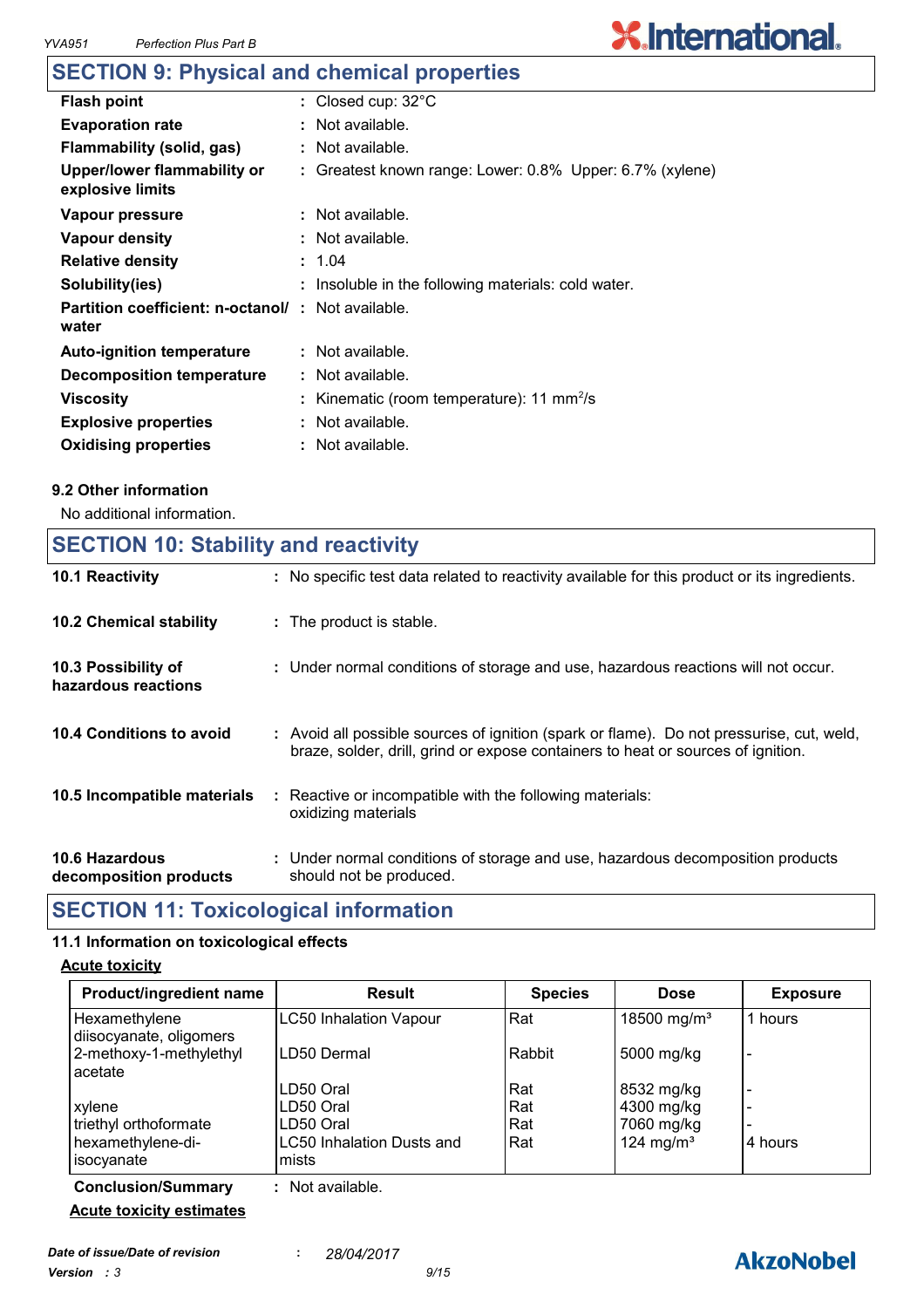# **SECTION 11: Toxicological information**

| Route                | <b>ATE value</b> |  |  |
|----------------------|------------------|--|--|
| Dermal               | 10086.8 mg/kg    |  |  |
| Inhalation (vapours) | 13.75 mg/l       |  |  |

#### **Irritation/Corrosion**

| Product/ingredient name                          | <b>Result</b>            | <b>Species</b> | <b>Score</b>             | <b>Exposure</b>             | <b>Observation</b>       |
|--------------------------------------------------|--------------------------|----------------|--------------------------|-----------------------------|--------------------------|
| Hexamethylene<br>diisocyanate, oligomers         | Eyes - Moderate irritant | Rabbit         | $\blacksquare$           | 100<br>milligrams           |                          |
|                                                  | Skin - Moderate irritant | Rabbit         | $\overline{\phantom{a}}$ | 500<br>milligrams           | $\overline{\phantom{a}}$ |
| triethyl orthoformate                            | Eyes - Moderate irritant | Rabbit         | $\blacksquare$           | 24 hours 100<br>milligrams  |                          |
|                                                  | Skin - Mild irritant     | Rabbit         | $\blacksquare$           | 24 hours 500<br>milligrams  |                          |
| <b>Conclusion/Summary</b>                        | : Not available.         |                |                          |                             |                          |
| <b>Sensitisation</b>                             |                          |                |                          |                             |                          |
| <b>Conclusion/Summary</b>                        | : Not available.         |                |                          |                             |                          |
| <b>Mutagenicity</b>                              |                          |                |                          |                             |                          |
| <b>Conclusion/Summary</b>                        | : Not available.         |                |                          |                             |                          |
| Carcinogenicity                                  |                          |                |                          |                             |                          |
| <b>Conclusion/Summary</b>                        | : Not available.         |                |                          |                             |                          |
| <b>Reproductive toxicity</b>                     |                          |                |                          |                             |                          |
| <b>Conclusion/Summary</b>                        | : Not available.         |                |                          |                             |                          |
| <b>Teratogenicity</b>                            |                          |                |                          |                             |                          |
| <b>Conclusion/Summary</b>                        | : Not available.         |                |                          |                             |                          |
| Specific target organ toxicity (single exposure) |                          |                |                          |                             |                          |
|                                                  | Product/ingredient name  | Category       |                          | <b>Route of</b><br>exposure | <b>Target organs</b>     |

| <b>FIVUULUIIIUI CUICIII IIAIIIC</b>   | <b>UALCYUI</b> Y | nvult vi        | ι αι γει νι γαι ιδ                     |
|---------------------------------------|------------------|-----------------|----------------------------------------|
|                                       |                  | exposure        |                                        |
| Hexamethylene diisocyanate, oligomers | Category 3       | Not applicable. | Respiratory tract<br>irritation        |
| xylene                                | Category 3       | Not applicable. | <b>Respiratory tract</b><br>irritation |
| hexamethylene-di-isocyanate           | Category 3       | Not applicable. | <b>Respiratory tract</b><br>irritation |

#### **Specific target organ toxicity (repeated exposure)**

Not available.

#### **Aspiration hazard**

| <b>Product/ingredient name</b> | Result                         |  |
|--------------------------------|--------------------------------|--|
| <b>xylene</b>                  | ASPIRATION HAZARD - Category 1 |  |

#### **Information on likely routes : Not available. of exposure**

#### **Potential acute health effects**

| Eye contact         | : Causes serious eye irritation.                                                                                                                                               |  |
|---------------------|--------------------------------------------------------------------------------------------------------------------------------------------------------------------------------|--|
| <b>Inhalation</b>   | : Harmful if inhaled. May cause respiratory irritation. Exposure to decomposition<br>products may cause a health hazard. Serious effects may be delayed following<br>exposure. |  |
| <b>Skin contact</b> | : Causes skin irritation. May cause an allergic skin reaction.                                                                                                                 |  |
| Ingestion           | : May be fatal if swallowed and enters airways. Irritating to mouth, throat and<br>stomach.                                                                                    |  |

#### **Symptoms related to the physical, chemical and toxicological characteristics**

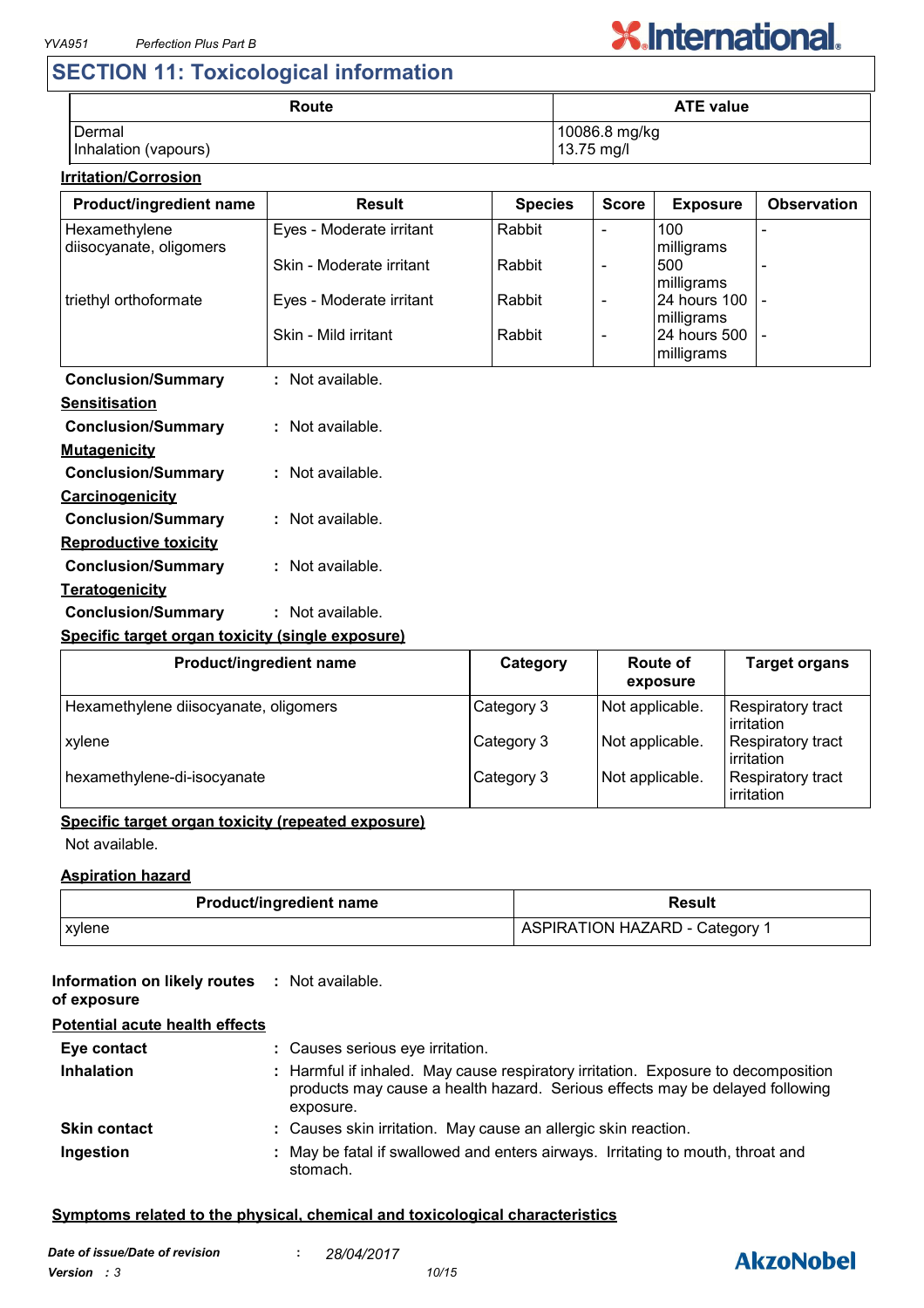# **SECTION 11: Toxicological information**

| Eye contact         | : Adverse symptoms may include the following:<br>pain or irritation<br>watering<br>redness                                                                                                                                                                                                                                                                                                                                                                                                                                                                                                                                                                                          |
|---------------------|-------------------------------------------------------------------------------------------------------------------------------------------------------------------------------------------------------------------------------------------------------------------------------------------------------------------------------------------------------------------------------------------------------------------------------------------------------------------------------------------------------------------------------------------------------------------------------------------------------------------------------------------------------------------------------------|
| <b>Inhalation</b>   | : Based on the properties of the isocyanate components and considering toxicological<br>data on similar mixtures, this mixture may cause acute irritation and/or sensitisation<br>of the respiratory system, leading to an asthmatic condition, wheezing and tightness<br>of the chest.<br>Sensitised persons may subsequently show asthmatic symptoms when exposed to<br>atmospheric concentrations well below the OEL.<br>Adverse symptoms may include the following:<br>Repeated exposure may lead to permanent respiratory disability.<br>respiratory tract irritation<br>coughing<br>headache<br>drowsiness/fatigue<br>dizziness/vertigo<br>muscle weakness<br>unconsciousness |
| <b>Skin contact</b> | : Adverse symptoms may include the following:<br>irritation<br>redness                                                                                                                                                                                                                                                                                                                                                                                                                                                                                                                                                                                                              |
| Ingestion           | : Adverse symptoms may include the following:<br>nausea or vomiting                                                                                                                                                                                                                                                                                                                                                                                                                                                                                                                                                                                                                 |

#### **Delayed and immediate effects as well as chronic effects from short and long-term exposure**

| <b>Short term exposure</b>              |                                                                                                          |
|-----------------------------------------|----------------------------------------------------------------------------------------------------------|
| <b>Potential immediate</b><br>effects   | $:$ Not available.                                                                                       |
| <b>Potential delayed effects</b>        | $:$ Not available.                                                                                       |
| Long term exposure                      |                                                                                                          |
| <b>Potential immediate</b><br>effects   | $:$ Not available.                                                                                       |
| <b>Potential delayed effects</b>        | : Not available.                                                                                         |
| <b>Potential chronic health effects</b> |                                                                                                          |
| Not available.                          |                                                                                                          |
| <b>Conclusion/Summary</b>               | : Not available.                                                                                         |
| General                                 | : Once sensitized, a severe allergic reaction may occur when subsequently exposed<br>to very low levels. |
| Carcinogenicity                         | : No known significant effects or critical hazards.                                                      |
| <b>Mutagenicity</b>                     | : No known significant effects or critical hazards.                                                      |
| <b>Teratogenicity</b>                   | : No known significant effects or critical hazards.                                                      |
| <b>Developmental effects</b>            | : No known significant effects or critical hazards.                                                      |
| <b>Fertility effects</b>                | : No known significant effects or critical hazards.                                                      |

#### **Other information :** : Not available.

## **SECTION 12: Ecological information**

#### **12.1 Toxicity**

| <b>Product/ingredient name</b>     | <b>Result</b>                     | <b>Species</b>                      | <b>Exposure</b> |
|------------------------------------|-----------------------------------|-------------------------------------|-----------------|
| 2-methoxy-1-methylethyl<br>acetate | Acute LC50 134 mg/l Fresh water   | Fish                                | I96 hours       |
| <b>xylene</b>                      | Acute LC50 8500 µg/l Marine water | Crustaceans - Palaemonetes<br>pugio | 148 hours       |
|                                    | Acute LC50 13400 µg/l Fresh water | Fish - Pimephales promelas          | 196 hours       |

# **AkzoNobel**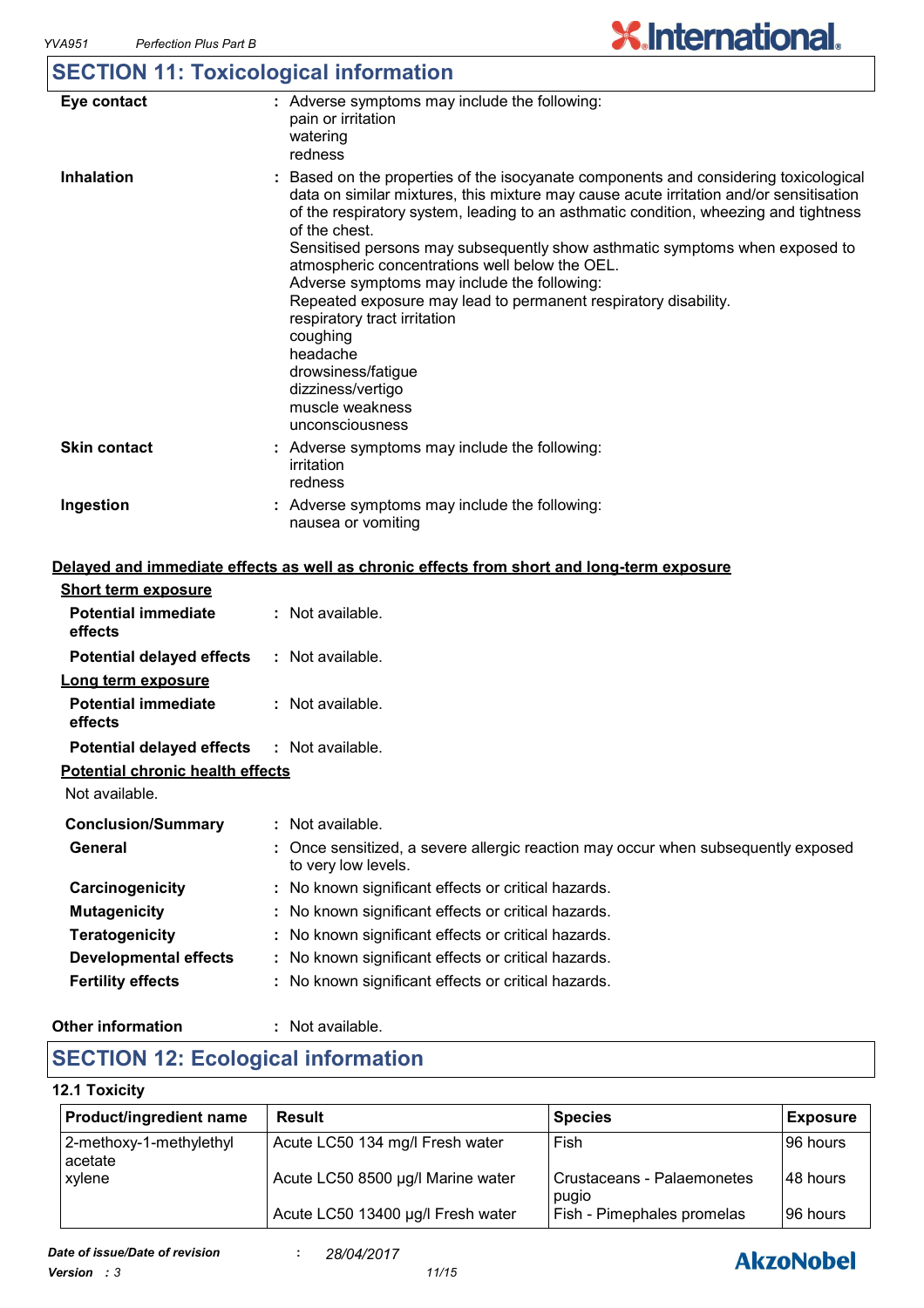### **SECTION 12: Ecological information**

**Conclusion/Summary :** Not available.

**12.2 Persistence and degradability**

**Conclusion/Summary :** Not available.

#### **12.3 Bioaccumulative potential**

| Product/ingredient name                  | $LogP_{ow}$ | <b>BCF</b>  | Potential |
|------------------------------------------|-------------|-------------|-----------|
| Hexamethylene<br>diisocyanate, oligomers | 5.54        |             | high      |
| 2-methoxy-1-methylethyl<br>acetate       | 1.2         |             | low       |
| xylene                                   | 3.12        | 8.1 to 25.9 | low       |
| triethyl orthoformate                    | 1.2         |             | low       |
| hexamethylene-di-<br>isocyanate          | 0.02        | 57.63       | low       |

| 12.4 Mobility in soil                     |                  |
|-------------------------------------------|------------------|
| Soil/water partition<br>coefficient (Koc) | : Not available. |
| <b>Mobility</b>                           | : Not available. |

#### **12.5 Results of PBT and vPvB assessment**

| <b>PBT</b>  | : Not applicable. |
|-------------|-------------------|
| <b>vPvB</b> | : Not applicable. |

**12.6 Other adverse effects** : No known significant effects or critical hazards.

### **SECTION 13: Disposal considerations**

The information in this section contains generic advice and guidance. The list of Identified Uses in Section 1 should be consulted for any available use-specific information provided in the Exposure Scenario(s).

#### **13.1 Waste treatment methods**

#### **Product**

| <b>Methods of disposal</b> | : The generation of waste should be avoided or minimised wherever possible.<br>Disposal of this product, solutions and any by-products should at all times comply<br>with the requirements of environmental protection and waste disposal legislation<br>and any regional local authority requirements.<br>Dispose of surplus and non-recyclable products via a licensed waste disposal<br>contractor. Waste should not be disposed of untreated to the sewer unless fully<br>compliant with the requirements of all authorities with jurisdiction. |
|----------------------------|-----------------------------------------------------------------------------------------------------------------------------------------------------------------------------------------------------------------------------------------------------------------------------------------------------------------------------------------------------------------------------------------------------------------------------------------------------------------------------------------------------------------------------------------------------|
| <b>Hazardous waste</b>     | : The classification of the product may meet the criteria for a hazardous waste.                                                                                                                                                                                                                                                                                                                                                                                                                                                                    |

**European waste catalogue (EWC)**

| Code number                | <b>Waste designation</b>                                                                                                                                                                                                                                                                                                                                                                                                                                                                                                                                      |
|----------------------------|---------------------------------------------------------------------------------------------------------------------------------------------------------------------------------------------------------------------------------------------------------------------------------------------------------------------------------------------------------------------------------------------------------------------------------------------------------------------------------------------------------------------------------------------------------------|
| EWC 08 05 01*              | waste isocyanates                                                                                                                                                                                                                                                                                                                                                                                                                                                                                                                                             |
| <u>Packaging</u>           |                                                                                                                                                                                                                                                                                                                                                                                                                                                                                                                                                               |
| <b>Methods of disposal</b> | ÷                                                                                                                                                                                                                                                                                                                                                                                                                                                                                                                                                             |
| <b>Special precautions</b> | : This material and its container must be disposed of in a safe way. Care should be<br>taken when handling emptied containers that have not been cleaned or rinsed out.<br>Empty containers or liners may retain some product residues. Vapour from product<br>residues may create a highly flammable or explosive atmosphere inside the<br>container. Do not cut, weld or grind used containers unless they have been cleaned<br>thoroughly internally. Avoid dispersal of spilt material and runoff and contact with<br>soil, waterways, drains and sewers. |

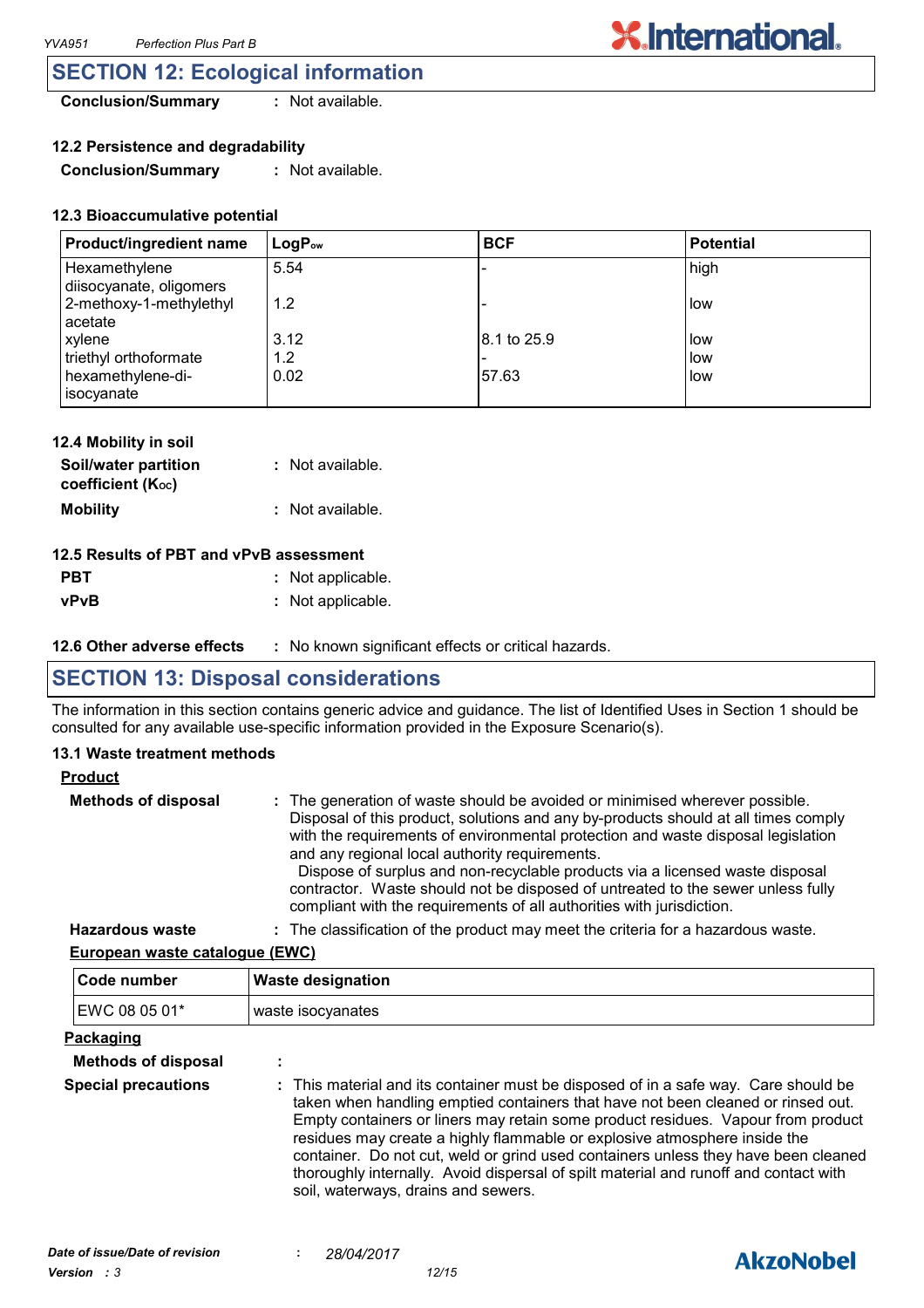# **SECTION 14: Transport information**

|                                    | <b>ADR/RID</b>                                                      | <b>IMDG</b>   | <b>IATA</b>    |
|------------------------------------|---------------------------------------------------------------------|---------------|----------------|
| 14.1 UN number                     | <b>UN1263</b>                                                       | <b>UN1263</b> | <b>UN1263</b>  |
| 14.2 UN proper<br>shipping name    | <b>PAINT</b>                                                        | <b>PAINT</b>  | <b>PAINT</b>   |
| 14.3 Transport<br>hazard class(es) | $\mathfrak{S}$                                                      | 3             | 3              |
| 14.4 Packing<br>group              | $\mathbf{III}$                                                      | III           | $\mathbf{III}$ |
| 14.5<br>Environmental<br>hazards   | No.                                                                 | No.           | No.            |
| <b>Additional</b><br>information   | <b>Special provisions</b><br>640 (E)<br><b>Tunnel code</b><br>(D/E) |               |                |

**IMDG Code Segregation group :** Not applicable.

**14.6 Special precautions for user Transport within user's premises:** always transport in closed containers that are **:** upright and secure. Ensure that persons transporting the product know what to do in the event of an accident or spillage.

| 14.7 Transport in bulk         | : Not available. |
|--------------------------------|------------------|
| according to Annex II of       |                  |
| <b>Marpol and the IBC Code</b> |                  |

| <b>SECTION 15: Regulatory information</b> |  |
|-------------------------------------------|--|
|-------------------------------------------|--|

**15.1 Safety, health and environmental regulations/legislation specific for the substance or mixture EU Regulation (EC) No. 1907/2006 (REACH)**

#### **Annex XIV - List of substances subject to authorisation**

#### **Annex XIV**

**Substances of very high concern**

None of the components are listed.

**Annex XVII - Restrictions : Not applicable. on the manufacture, placing on the market and use of certain dangerous substances, mixtures and articles**

#### **Other EU regulations**

**Europe inventory :** All components are listed or exempted.

#### **Special packaging requirements**

**Containers to be fitted with child-resistant fastenings :** Yes, applicable.

## **AkzoNobel**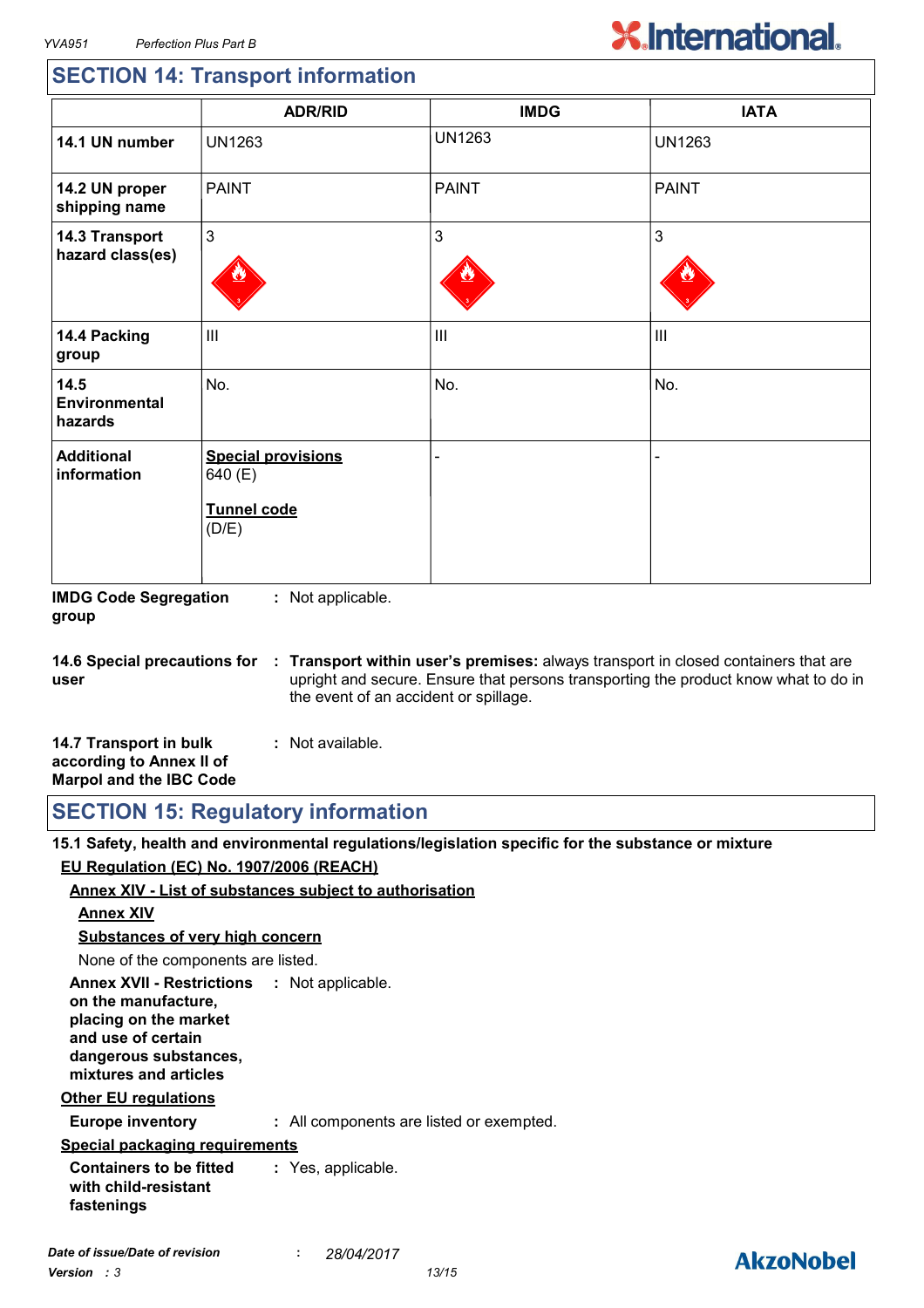### **SECTION 15: Regulatory information**

| <b>Tactile warning of danger : Yes, applicable.</b> |  |
|-----------------------------------------------------|--|

**Ozone depleting substances (1005/2009/EU)**

Not listed.

#### **Prior Informed Consent (PIC) (649/2012/EU)**

Not listed.

#### **National regulations**

- **References :** Conforms to Regulation (EC) No. 1907/2006 (REACH), Annex II and Regulation (EC) No. 1272/2008 (CLP)
- **15.2 Chemical safety :** No Chemical Safety Assessment has been carried out.

**assessment**

### **SECTION 16: Other information**

 $\nabla$  Indicates information that has changed from previously issued version.

| <b>Abbreviations and</b> | : ATE = Acute Toxicity Estimate                                               |
|--------------------------|-------------------------------------------------------------------------------|
| acronyms                 | CLP = Classification, Labelling and Packaging Regulation [Regulation (EC) No. |
|                          | 1272/2008]                                                                    |
|                          | DMEL = Derived Minimal Effect Level                                           |
|                          | DNEL = Derived No Effect Level                                                |
|                          | EUH statement = CLP-specific Hazard statement                                 |
|                          | PBT = Persistent, Bioaccumulative and Toxic                                   |
|                          | PNEC = Predicted No Effect Concentration                                      |
|                          | <b>RRN = REACH Registration Number</b>                                        |
|                          | vPvB = Very Persistent and Very Bioaccumulative                               |

#### **Procedure used to derive the classification according to Regulation (EC) No. 1272/2008 [CLP/GHS]**

| <b>Classification</b>                                                                                                                                      |                                                                                                                                                                                                                        | <b>Justification</b>                                                                                                                                                                                                                                                                                                                                                                                                                                                                                                  |
|------------------------------------------------------------------------------------------------------------------------------------------------------------|------------------------------------------------------------------------------------------------------------------------------------------------------------------------------------------------------------------------|-----------------------------------------------------------------------------------------------------------------------------------------------------------------------------------------------------------------------------------------------------------------------------------------------------------------------------------------------------------------------------------------------------------------------------------------------------------------------------------------------------------------------|
| Flam. Liq. 3, H226<br>Acute Tox. 4, H332<br>Skin Irrit. 2, H315<br>Eye Irrit. 2, H319<br>Skin Sens. 1, H317<br><b>STOT SE 3, H335</b><br>Asp. Tox. 1, H304 |                                                                                                                                                                                                                        | On basis of test data<br>Calculation method<br>Calculation method<br>Calculation method<br>Calculation method<br>Calculation method<br>Calculation method                                                                                                                                                                                                                                                                                                                                                             |
| <b>Full text of abbreviated H</b><br>statements                                                                                                            | H226<br>H304<br>H312<br>H315<br>H317<br>H319<br>H330<br>H332<br>H334<br>H335                                                                                                                                           | Flammable liquid and vapour.<br>May be fatal if swallowed and enters airways.<br>Harmful in contact with skin.<br>Causes skin irritation.<br>May cause an allergic skin reaction.<br>Causes serious eye irritation.<br>Fatal if inhaled.<br>Harmful if inhaled.<br>May cause allergy or asthma symptoms or breathing<br>difficulties if inhaled.<br>May cause respiratory irritation.                                                                                                                                 |
| <b>Full text of classifications</b><br>[CLP/GHS]                                                                                                           | Acute Tox. 2, H330<br>Acute Tox. 4, H312<br>Acute Tox. 4, H332<br>Asp. Tox. 1, H304<br>Eye Irrit. 2, H319<br>Flam. Liq. 3, H226<br>Resp. Sens. 1, H334<br>Skin Irrit. 2, H315<br>Skin Sens. 1, H317<br>STOT SE 3, H335 | <b>ACUTE TOXICITY (inhalation) - Category 2</b><br><b>ACUTE TOXICITY (dermal) - Category 4</b><br><b>ACUTE TOXICITY (inhalation) - Category 4</b><br><b>ASPIRATION HAZARD - Category 1</b><br>SERIOUS EYE DAMAGE/ EYE IRRITATION - Category<br><b>FLAMMABLE LIQUIDS - Category 3</b><br><b>RESPIRATORY SENSITIZATION - Category 1</b><br>SKIN CORROSION/IRRITATION - Category 2<br>SKIN SENSITIZATION - Category 1<br>SPECIFIC TARGET ORGAN TOXICITY (SINGLE<br>EXPOSURE) (Respiratory tract irritation) - Category 3 |
| Date of issue/Date of revision                                                                                                                             | 28/04/2017                                                                                                                                                                                                             | <b>AkzoNobel</b>                                                                                                                                                                                                                                                                                                                                                                                                                                                                                                      |